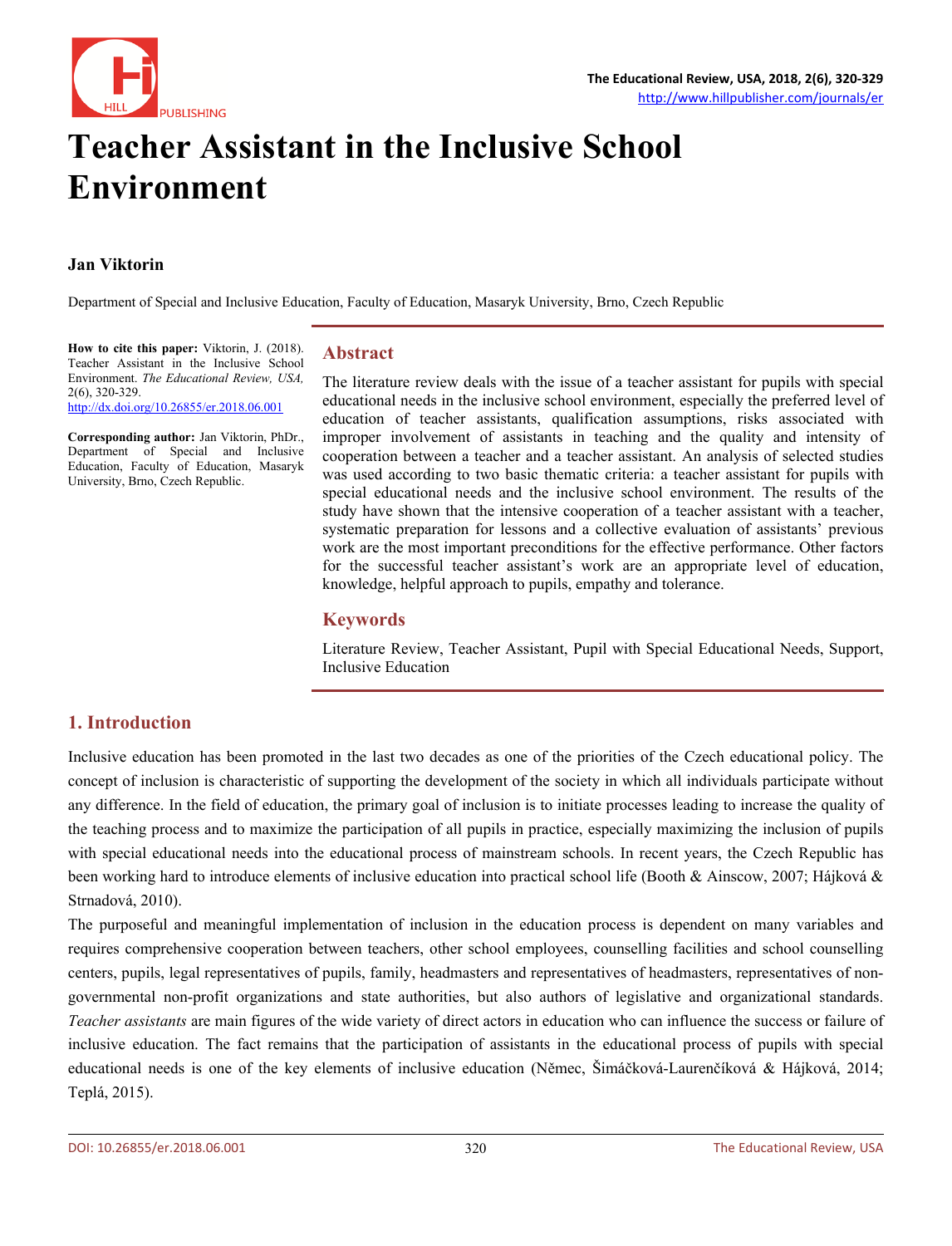In the educational policy of the Czech Republic, there has been a position of a teacher assistant for more than twenty years. During these years, the job description and use of the name, which refers to these pedagogical workers of supportive character, have been changed. The integral concept of a teacher assistant, whether (s)he works with pupils with health disabilities or with pupils with social disadvantages, was introduced by the Education Act of 2004 and it is still valid with some partial amendments (Uzlová, 2010).

Teacher assistants are pedagogical workers whose activities aim at providing support to another pedagogical worker in the educational process of a pupil or pupils with special educational needs within the scope of the support measure. They help to organize and implement education, promote the autonomy and active involvement of the pupils in all activities carried out at school within the educational framework, including providing school services. Their function and job description are legislatively embedded in standards defining the necessary preconditions for pedagogical workers (the Act on Pedagogical Workers No. 563/2004 Coll., as amended), the basic criteria of education policy (School Act No. 561/2004 Coll., as amended) and forms of support for the educational process of pupils with special educational needs (Decree on the Education of Pupils with Special Educational Needs and of Gifted Pupils No. 27/2016 Coll., as amended) (MEYS CR, 2016; Morávková Vejrochová et al., 2015; Němec et al., 2014).

To some extent, the description of the teacher assistant job is determined by competences of schools, especially school leaders. A certain binding, very generally conceived basis provides a Decree on the Education of Pupils with Special Educational Needs and of Gifted Pupils (No. 27/2016 Coll.), which sets out main activities of a teacher assistant (§ 5): *"assistance in* educational activities and assistance in communicating with pupils, legal representatives of pupils and the community from which the pupil comes; helping pupils to adapt to the school environment; helping pupils to learn and to prepare for lessons; the necessary assistance to pupils for self-help and the movement during lessons and events organized by the school outside the place where the school, in accordance with the registration in the school register, is providing education or school services; other activities mentioned in Government Order No. 222/2010 Coll., On the Catalog of Works in Public Services and *Administration"* (MEYS CR, 2016).

# **2. Methodology**

The literature review explores the question of teacher assistants' work with pupils with special educational needs under conditions of inclusive education. We have defined two basic thematic criteria for the selection of studies which are suitable for this analysis: a teacher assistant for pupils with special educational needs and the inclusive school environment. We have tried to approach the chosen topic for the literature review in a comprehensive way. In the process of the literature review, we asked the following research questions: What is the preferred level of education of a teacher assistant? What are other qualification preconditions, abilities, skills and character traits important to assistants? What are the risks associated with improper involvement of assistants in the process of teaching? What is the quality and intensity of cooperation between a teacher assistant and a teacher?

For this purpose, we have selected and analyzed nineteen monographs, chapters in monographs, specialized papers and documents that deal with the chosen topic. The collection and study of the professional literature of domestic and foreign origin carried out in the middle of 2016. We searched the titles for the literature review in Web of Science, ERIH, Scopus and online catalogs of the National Library in Prague and the Moravian Library in Brno. The selection was limited to full-text sources available in the online version or in library funds. We focused on thematic publications in the time period between 2005 and 2014. Based on the established criteria for the text selection and according to the analysis, we synthesized findings from the relevant studies into the literature review. In the systematic review, we tried to analyze the selected papers, to give their brief characteristics, to distinguish and pick out their specifics, to evaluate their contribution to theory and practice and to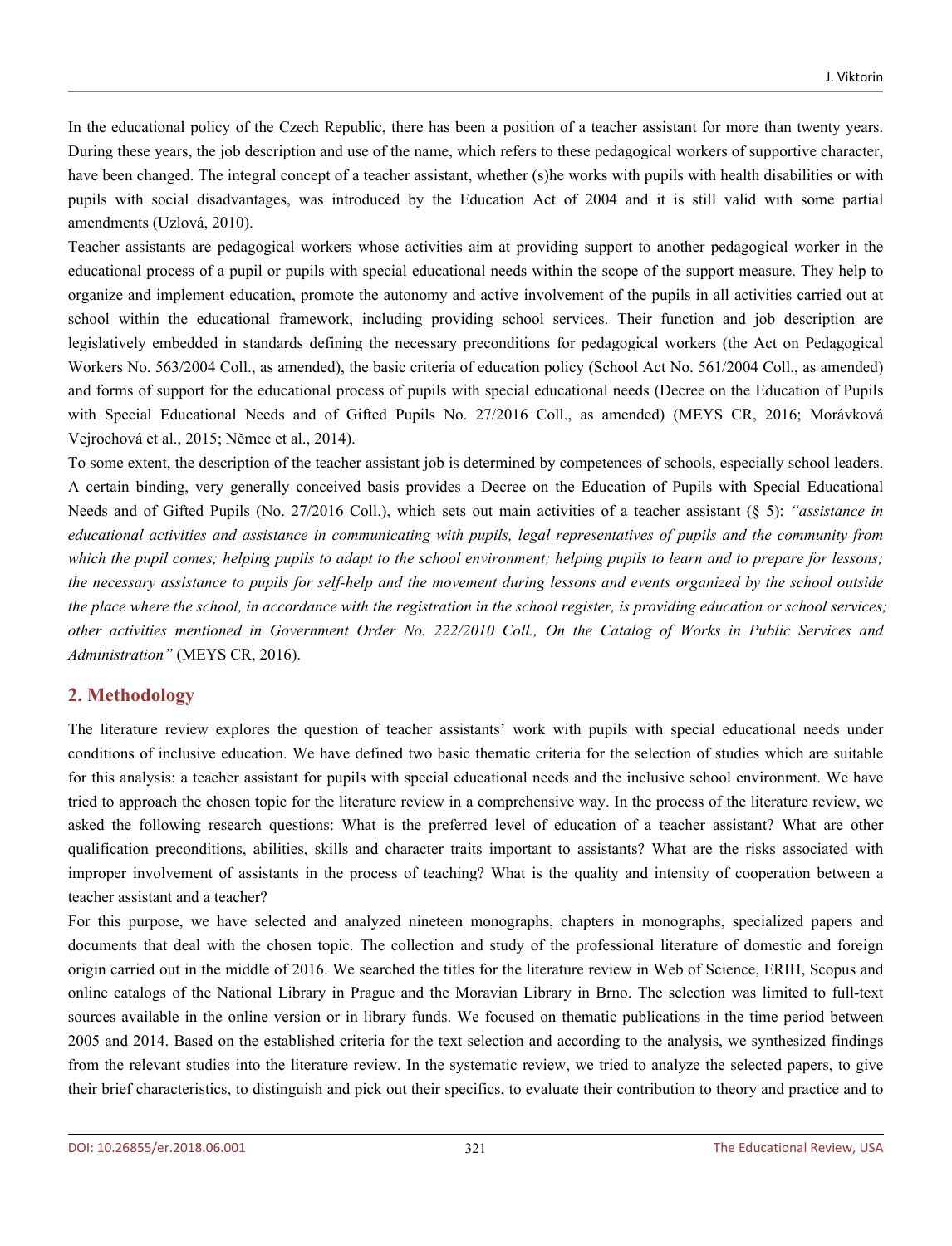include the knowledge about the topic of teacher assistants' work in conditions of inclusive education. The following table provides the general overview of the selected studies.

**Table 1.** Overview of the analyzed studies on the role of teacher assistant at school.

| Title                                                                                                                                                  | Author, year                                                      | Country                           | Topic of research                                                                                                                                                                                  |
|--------------------------------------------------------------------------------------------------------------------------------------------------------|-------------------------------------------------------------------|-----------------------------------|----------------------------------------------------------------------------------------------------------------------------------------------------------------------------------------------------|
| Teacher assistants in inclusive schools                                                                                                                | Giangreco & Doyle,<br>2007                                        | <b>US</b>                         | Education of teacher assistant.<br>The job description of a teacher assistant.<br>Reaction of teachers to the presence of teacher<br>assistant in the process of teaching.                         |
| Utilization of teacher assistants in<br>inclusive schools: is it the kind of help<br>that helping is all about?                                        | Giangreco, 2010                                                   | UK, US                            | The question of the preferred level of assistants'<br>education.<br>Direct and indirect pedagogical activity of assistants.                                                                        |
| Inclusive classrooms in Italy and<br>England: the role of support teachers and<br>teaching assistants                                                  | Devecchi, Dettori,<br>Doveston, Sedgwick &<br>Jament, 2012        | IT, UK                            | The work of teacher assistants, so-called "teacher<br>assistants of higher level" and supporting teachers.                                                                                         |
| Asistent pedagoga - stav v ČR 2006                                                                                                                     | Drotárová, 2006                                                   | $\operatorname{CZ}$               | Level of education of assistants.<br>Qualification assumptions for the profession of a<br>teacher assistant.                                                                                       |
| Asistent pedagoga v přípravné třídě<br>základní školy                                                                                                  | Bartoňová & Pipeková,<br>2008                                     | CZ                                | Education of teacher assistants.<br>Communication of the assistants with other<br>pedagogical workers.                                                                                             |
| Supporting the inclusion of pupils with<br>social, emotional and behavioural<br>difficulties in the primary school: the role<br>of teaching assistants | Groom & Rose, 2005                                                | UK                                | Personality preconditions for teacher assistant work.                                                                                                                                              |
| Asistence lidem s postižením a<br>znevýhodněním: praktický průvodce pro<br>osobní a pedagogické asistenty                                              | Uzlová, 2010                                                      | $\operatorname{CZ}$               | Preferred personality qualities of teacher assistants.                                                                                                                                             |
| Asistent pedagoga v inkluzivní škole                                                                                                                   | Němec, Šimáčková -<br>Laurenčíková &<br>Hájková, 2014             | CZ                                | Preferred traits, abilities and skills of a teacher<br>assistant.<br>The work of assistant with pupils.                                                                                            |
| Assistance to pupils with physical<br>disabilities in regular schools: promoting<br>inclusion or creating dependency?                                  | Egilson & Traustadottir,<br>2009                                  | IS                                | Formulation of the job description of teacher<br>assistants.<br>Negative impacts of pupils' assistant support.                                                                                     |
| School factors that facilitate or hinder the<br>ability of teaching assistants to effectively                                                          |                                                                   |                                   | Risk of social isolation of pupils in terms of assisting                                                                                                                                           |
| support pupils with autism spectrum<br>disorders (ASDs) in mainstream<br>secondary schools                                                             | Symes & Humphrey,<br>2011                                         | UK                                | support.<br>Factors influencing the ability of teacher assistants to<br>include pupils effectively.                                                                                                |
| Including pupils with autistic spectrum<br>disorders in the classroom: The role of<br>teaching assistants                                              | Symes & Humphrey,<br>2012                                         | UK                                | Involvement in educational processes of pupils.<br>Barriers in the social inclusion of pupils resulting<br>from the teacher assistant's presence.<br>Direct and indirect pedagogical activities of |
| Double standards and first principles:<br>framing teaching assistant support for<br>pupils with special educational needs                              | Webster, Blatchford,<br>Bassett, Brown, Martin<br>& Russell, 2010 | $\ensuremath{\text{UK}}\xspace$   | assistants.<br>Weaknesses in the interaction between assistants and<br>supported pupils.<br>Weaknesses in the area of cooperation between<br>assistants and teachers.                              |
| Looking for some different answers about<br>teaching assistants                                                                                        | Balshaw, 2010                                                     | UK                                | Risks in assistant work with pupils.                                                                                                                                                               |
| Key players in inclusion: are we meeting<br>the professional needs of learning support<br>assistants for pupils with complex needs?                    | Abbott, McConkey &<br>Dobbins, 2011                               | UK                                | Differences in teacher assistant work.                                                                                                                                                             |
| Do classroom assistants work?                                                                                                                          | Woolfson & Truswell,<br>2005                                      | UK                                | Engaging pupils' parents into education through<br>assistant services.                                                                                                                             |
| Výsledky prieskumu o postavení žiaka zo<br>sociálne znevýhodněného prostredia v                                                                        | Šándorová, 2011                                                   | $\ensuremath{\mathbf{SK}}\xspace$ | Effectiveness of the teacher assistant support.                                                                                                                                                    |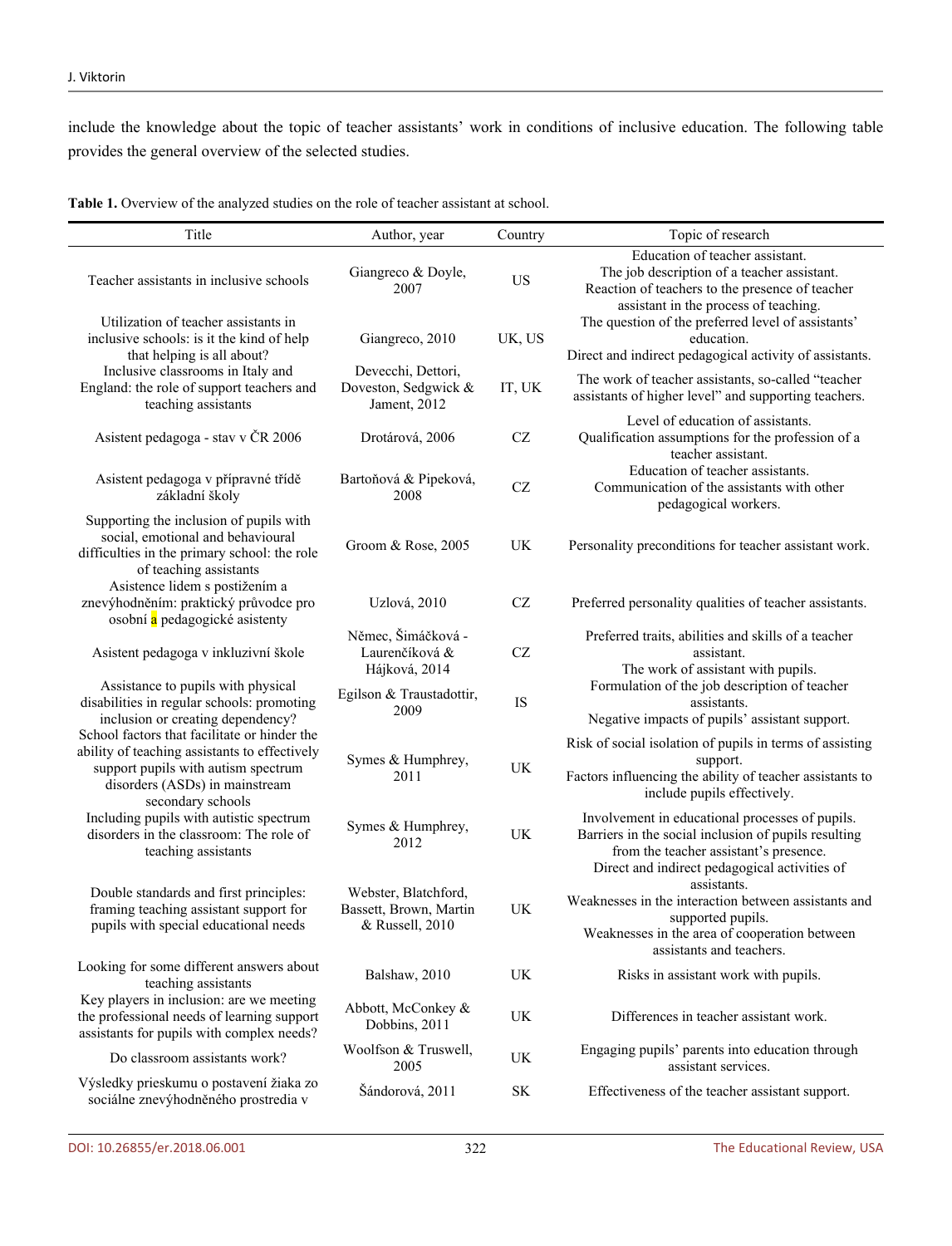| Title                                                                                              | Author, year                  | Country   | Topic of research                                                                                           |
|----------------------------------------------------------------------------------------------------|-------------------------------|-----------|-------------------------------------------------------------------------------------------------------------|
| základnej škole - 2. časť                                                                          |                               |           |                                                                                                             |
| The shifting role of the special needs<br>assistant in Irish classrooms: a time for<br>change?     | Keating $& O'Connor,$<br>2012 | <b>IE</b> | Factors influencing the quality of cooperation<br>between a teacher assistant and a teacher.                |
| Edukace sociálně znevýhodněných žáků z<br>pohledu asistentů pedagoga brněnských<br>základních škol | Němec & Štěpařová,<br>2008    | CZ.       | The job description of the teacher assistants.<br>Level of cooperation between assistants and<br>educators. |
| Inkluzivní vzdělávání v české primární<br>škole: teorie, praxe, výzkum                             | Kratochvílová, 2013           | CZ.       | Length of interaction of assistants and teachers in<br>classrooms.                                          |

# **3. Results of the Review**

#### **3.1. Education of Teacher Assistant**

The area of preferred education of teacher assistants reflects many foreign and several domestic research studies. In their comparative study, Giangreco and Doyle (2007) produced 20 research studies and related specialized papers from England, Italy, Australia, Sweden and the USA. The comparative work has repeatedly agreed with the fact that the level of qualification of teacher assistants is rather inconsistent and that most of assistants are not university graduates. Teacher assistants get the position without prior experiences in the area of education or special education, and they usually do not receive any training and supervision during their employment. The authors also draw attention to discrepancies in the teacher assistants' role development and the constitution of their roles in line with the needs of educators and pupils, school conditions and possibly other influences.

According to Giangreco's study (2010), which compares the involvement of teacher assistants in the United States and England, education of assistants is often at an inappropriate level, and assistants also undertake tasks for which they do not have an appropriate education. A higher level of education does not always have an advantage in the assistant work. The research also mentions the lack of time for assistants and educators to jointly plan teaching activities and unwanted but relatively common practice when assistants are in the position of main educators of pupils with special educational needs. Devecchi, Dettori, Doveston, Sedgwick and Jament (2012), based on outputs from three research studies, compared the work of teacher assistants (and so-called "teacher assistants of higher level") in Great Britain and supporting teachers in Italy. In the case of British teacher assistants, problems often arise from their lower professional qualifications and hence from a lower, subordinate position within the pedagogical staff. In the case of supporting teachers in Italy who are university-educated teachers with the superstructure course, problems arise when other teachers are relieved of their responsibility for the educational process of pupils with special educational needs through the presence of supporting teachers.

The issue of teacher assistants' education has been discussed in several Czech research studies focused on the work of assistants in classrooms with pupils with social disadvantages. Drotárová's research (2006) refers to the predominance of teacher assistants without a school-leaving certificate who work with pupils with social disadvantages. In the school year 2005/2006, more than 50% of 240 working teacher assistants had basic education or secondary education without a school-leaving certificate, less than one-third of the assistants had secondary education with a school-leaving certificate, and only 2.5% were graduates. It is worth mentioning the research study of Bartoňová and Pipeková (2008), which carried out in the school year 2006/2007 in preparatory classrooms for pupils with social disadvantages, 25% of 97 assistants had only a basic education, more than 50% secondary education and about one-tenth of them had a higher education.

#### **3.2. Preferred Traits, Skills and Abilities of Teacher Assistant**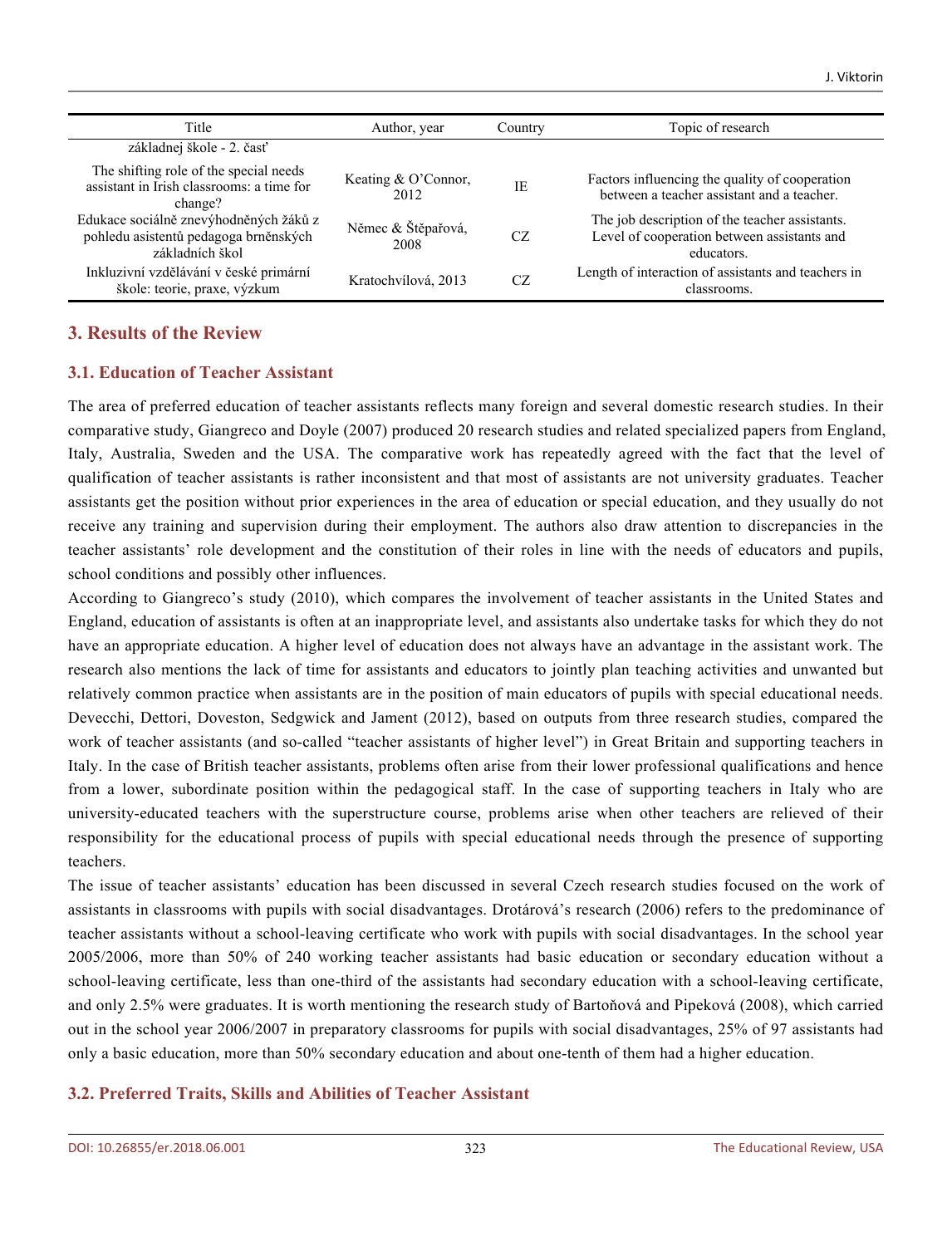In addition to the obtained level of education, other qualification preconditions, skills and abilities are essential for the position of a teacher assistant. These preconditions were mentioned by Groom and Rose (2005), 94 schools with assistants working with pupils with social, emotional and behavioral difficulties participated in this research. The schools in the process of selection of candidates for the position of a teacher assistant emphasize several personal qualities: ability to work as a team member, willingness to learn, adaptability, tolerance and sense of justice, ability to bring up, ability to listen, ability to work under pressure / work alone, understanding and awareness of the needs of pupils. According to Groom and Rose' research results, the teacher assistant is necessary for the effective inclusion of pupils with social, emotional and behavioral problems into "regular" classrooms.

To explore the qualification preconditions for the profession of a teacher assistant in the Czech environment was used a questionnaire survey by Drotárová (2006). There was included positive relationship to children, then empathy, communicativeness and patience among the most important of the preferred traits and abilities of a teacher assistant working with pupils with social disadvantages. The individual participants of the educational process agree on some qualification preconditions, however, the preferences of assistants, teachers and headmasters differ in some of personal dispositions. Empathy, patience and willingness to help are considered by teacher assistants to be more important than by their superiors. Assistants, teachers and headmasters put three qualities on equal terms – honesty, friendliness and knowledge of the specific environment. Further, assistants consider consistency, willingness to cooperate, diligence, independence and responsibility as less important. From the position of headmasters, more stress is placed on responsibility, on willingness to learn and on knowledge assumptions. From the position of teachers, consistency and creativity are emphasized. In her study, the author also compared the official job descriptions of teacher assistants focusing on socially disadvantaged pupils with assistants' statements. The four forms of activity (activities related to social pathological phenomena, pupil tutoring, pupil supervision and conflict situation resolution) were in practice more often required by assistants than would correspond to their official job description.

Based on the experience with pupils with health disabilities, Uzlová (2010) specified the preferred personal qualities of teacher assistants. According to her final results, the work performance of assistant assumes complex personal dispositions. A teacher assistant should have a motivated and balanced personality with a positive and open attitude. The main basic characteristics are communicativeness, creativity, flexibility, ability to work in a team, reliability, patience, friendliness, empathy, kindness, consistency and responsibility. Furthermore, (s)he should be able to set boundaries in relation to an educator, a pupil, his classmates, parents, and to find an appropriate balance in these relationships.

Němec, Šimáčková-Laurenčíková and Hájková (2014) conducted a research study during the school year 2012/2013 in 25 mainstream primary schools. The authors tried to create the most comprehensive view of the preferred qualities, abilities and skills of teacher assistants, so they questioned not only assistants but also cooperating teachers, headmasters or representatives of headmasters and, last but not least, pupils with special educational needs with whom the assistants work. In the final evaluation of all participants' responses, the most important criterion for the profession of teacher assistants seems to be a friendly approach to pupils. Other required skills and abilities of assistants are education, knowledge, empathy, understanding of pupils' needs and patience with the progress of individual pupils.

#### **3.3. Work of Assistant with Pupils**

The issue of teacher assistants' work with pupils can be explored from various views, here is worth mentioning risks associated with inappropriate involvement of assistants in the educational process as well as potential assistants' shortcomings. It is important to point out increased risk of stigmatization and social isolation in pupils with special educational needs to whom is given the teacher assistant's support. This negative impact of the assistance for pupils with physical disabilities is mentioned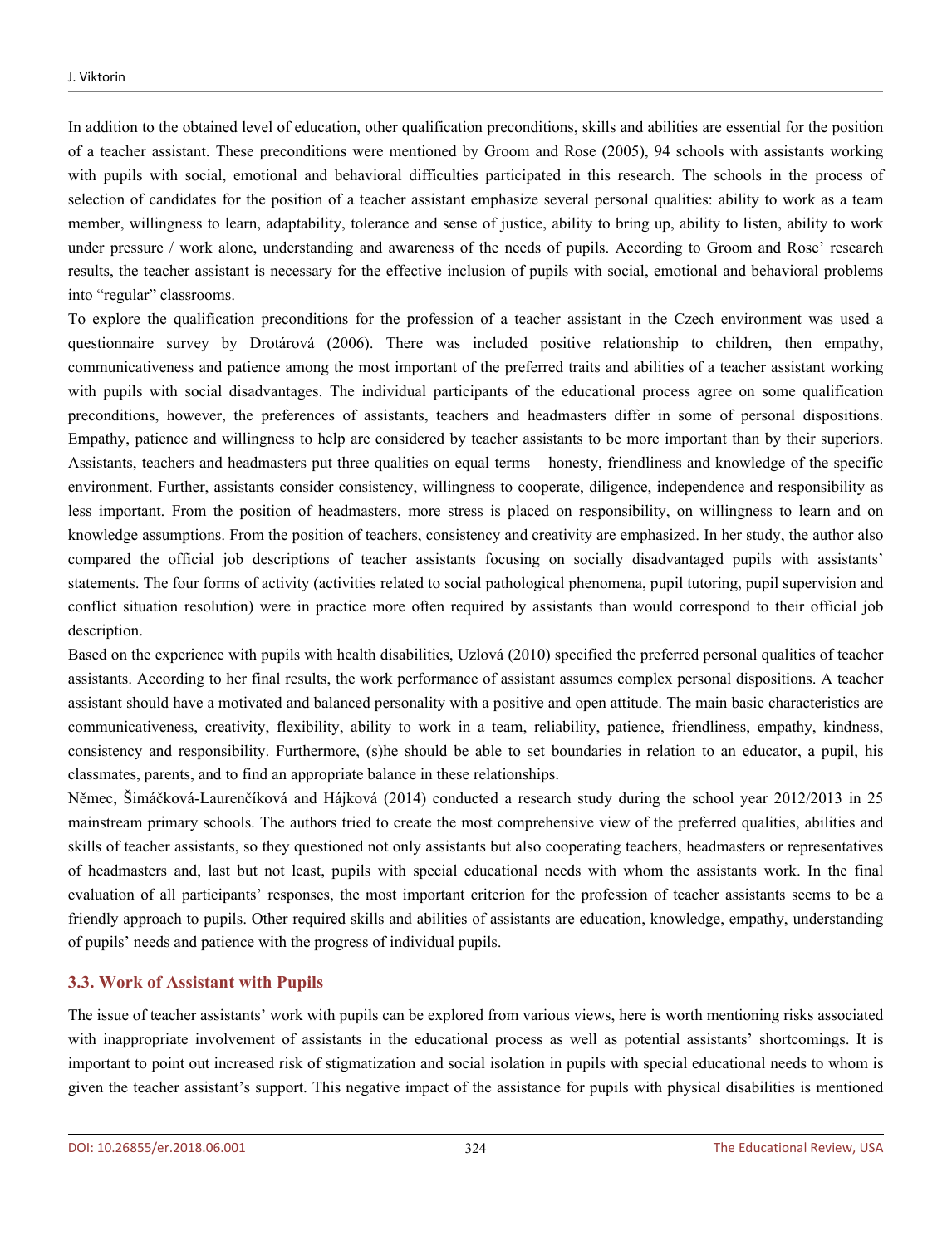by Egilson and Traustadottir (2009). These Icelandic researchers recognized that assistants make a significant contribution to encouraging participation and learning process of pupils with health disabilities, however, at the same time they pointed out the fact that the permanent assistant's presence can cause the limited use of pupils' strengths and create an unhealthy dependence.

Symes and Humphrey (2011) refer to the increased risk of social isolation of pupils from the view of assisting support in the educational process of pupils with autism spectrum disorder (ASD), but also relativize the negative aspect of this social isolation. The research also states factors perceiving as a facilitating or defending ability of teacher assistants to integrate pupils with ASD effectively. These factors include the access to professional knowledge, communication inside the school and pedagogical employees' awareness of ASD.

In another study, Symes and Humphrey (2012) compared involvement of pupils with ASD and pupils with dyslexia and pupils without disabilities in the teaching process. The analysis shows that the involvement of pupils with ASD in the teaching process as well as the involvement in the social climate of their classroom was less effective compared to the other two groups of pupils. The presence of a teacher assistant even deepened the differences between the groups. For pupils with ASD, the authors specified two difficulties in social inclusion caused by the teacher assistant's participation during the lessons. If the assistant sat next to a pupil with ASD, other pupils communicated more with the assistant than with the pupil with ASD. The pupil with ASD was used to cooperate more with the assistant than with other classmates. If the assistant was missing, pupils with ASD preferred to work on their own.

In this context, Webster, Blatchford, Bassett, Brown, Martin and Russell (2010) deal with a significant aspect of the teacher assistant's work with pupils in the interpretation of the Deployment and Impact of Support Staff project carried out in British schools. As one of the most interesting results of the research may be determined findings related to the impact of teacher assistants' work on the academic progress of pupils (in language, mathematics and natural sciences). The research has shown that pupils with special educational needs supported by a teacher assistant have had worse outcomes than pupils with limited assistance services or pupils without the assistance services. Based on the poor results of pupils with the assistant support, the authors point out that teacher assistants have a lower education compared with the education of teachers and qualified teachers prefer working with pupils who do not have special educational needs.

This negative aspect is reflected in Balshaw's research study (2010), which presents that the pupils who need purposeful, expert and highly educated attention the most do not receive the attention at all.

Webster et alii (2010) also discuss other more frequent deficiencies in the interaction between assistants and supported pupils. In comparison with teachers, assistants more often help the pupils, answer instead of pupils, provide pupils confusing or incorrect interpretation of the school curriculum. Assistants focus more on the task achievement without verifying whether pupils have understood the lesson and whether they have acquired the specific knowledge.

Differences in the teacher assistants' work have been demonstrated in the research dealing with the support of pupils with multiple disabilities or severe disabilities. Abbott, McConkey and Dobbins (2011) focused the research study on the teacher assistants working with pupils with multiple disabilities in Northern Ireland. The final results provided information that the activity of these assistants was based on the pedagogical support and health support. Three-quarters of the assistants declared that the most important part of their work was to help pupils with health and medical treatment, about 30% of them said they were giving medication to their pupils, even through the intravenous medication use.

Involving parents in their children's education can be an important part of teacher assistant's work, especially with pupils with social disadvantages. Woolfson and Truswell (2005) dealt with the work of assistants in a project aimed at supporting the education of pupils with social disadvantages in schools in Scotland. The authors used parents' statements in the research which led to the results that only 30% of the parents got involved more in the educational process of their child due to the service of a teacher assistant. On the other hand, almost three-quarters of the addressed parents agreed with the positive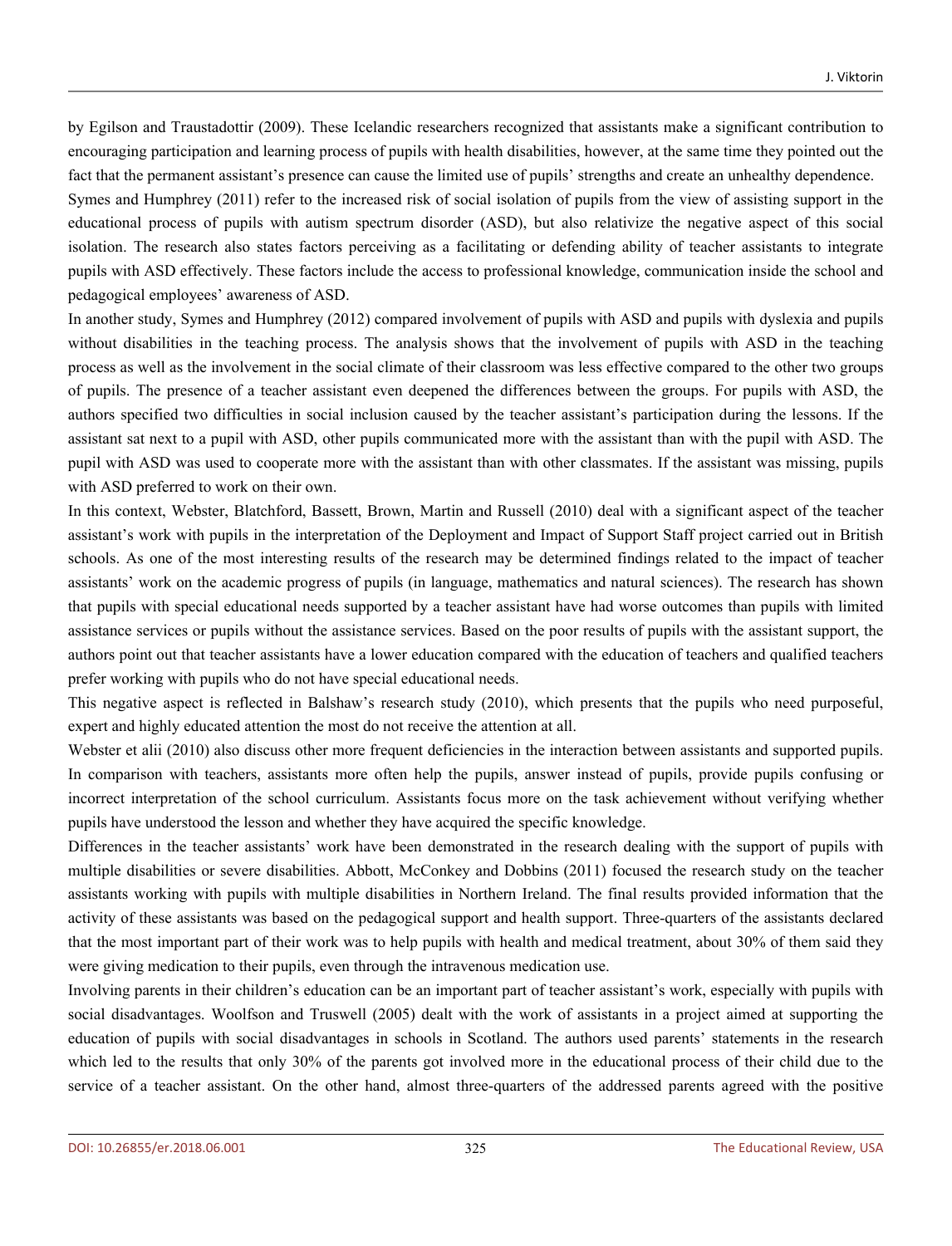impacts of the work of an assistant on a child, especially in reading and orthography.

For education practice, there is an essential question how to divide the teacher assistants' support into more classes. Šándorová (2011) carried out her research in seven hundred primary schools educating pupils with social disadvantages in the Slovak Republic. The effectiveness of the teacher assistant's work is demonstrably higher if (s)he stays more hours in one class, there is as well a small difference in the number of missed lessons between pupils from a socially disadvantaged environment and pupils in total.

Němec et alii (2014) focused on the forms of support provided by assistants to pupils with special educational needs. The findings that the teacher assistant works in the classroom during lessons under teacher supervision is considered as a significant fact. Then, the authors focused on the essential areas of assistant support from the view of pupils with special educational needs. In this context, as one of the main work responsibilities is regarded the support if teacher assistant in the lessons of elementary subjects (Czech language, Mathematics). Pupils with social disadvantages also needed the assistance in English lessons, while pupils with health disabilities required help in Arts. The research study detected a positive attitude towards pupils with health disabilities, where both headmasters and teachers perceived a teacher assistant as an equal pedagogical worker in a class and used his/her support in a range of activities.

#### **3.4. Cooperation between Assistant and Teacher**

According to the selected studies, the quality and intensity of cooperation between an assistant and a teacher are very different. The differences depend on previous preparation for common cooperation, the time spent on joint preparation for lessons as well as on communication competencies between assistants and teachers. The authors Giangreco and Doyle (2007) point to various teacher reactions to the presence of the teacher assistant in class. Some teachers welcome the assistant and appreciate the presence in the class, however, on the other hand, some teachers have a problem with the acceptance of another pedagogical worker in the class.

Webster et alii (2010) mentioned numerous gaps connected with the teacher assistant's presence in a class. According to this research study in the UK, 65% of the participated educators working in the classroom with an assistant had never passed any organized preparation for cooperation with the teacher assistant. The remaining 35% of the teachers had attended a short-term course focused on cooperation with the assistant, yet only the half of the respondents evaluated the course as an effective preparation.

Furthermore, the authors declared that three-quarters of teachers did not have any time for joint preparation with their assistants and providing feedback for assistants. It did not mean that the assistants and the teachers did not prepare for the teaching process and did not communicate together at all, but the preparation and communication often took place outside normal working hours, which is unpaid time. The mentioned study also reflects the division of the work responsibilities of assistants into a direct pedagogical activity and an indirect pedagogical activity. The direct pedagogical activity includes the work with pupils, for instance, the support in the processing of educational tasks, individual and group teaching. The indirect pedagogical activity is administration work in particular. Based on the division of pedagogical activities in the UK, a large part of the workday of assistants is devoted to the direct work – different pedagogical and supportive tasks in direct interaction with pupils, supplemented with activities to help the educator and support the educational programs.

Factors affecting the quality of cooperation between an assistant and an educator are not only time for joint preparation, but also the participation of teacher assistants at meetings of pedagogical staff. Keating and O'Connor (2012) found that almost 50% of the assistants and cooperating teachers in Ireland did not have any dedicated time for simultaneous lesson planning in their timetable and that more than 60% of assistants are not invited to teacher meetings or similar teachers' meeting.

In Czech research studies, we can also see varied levels of cooperation between assistants and teachers. Němec and Štěpařová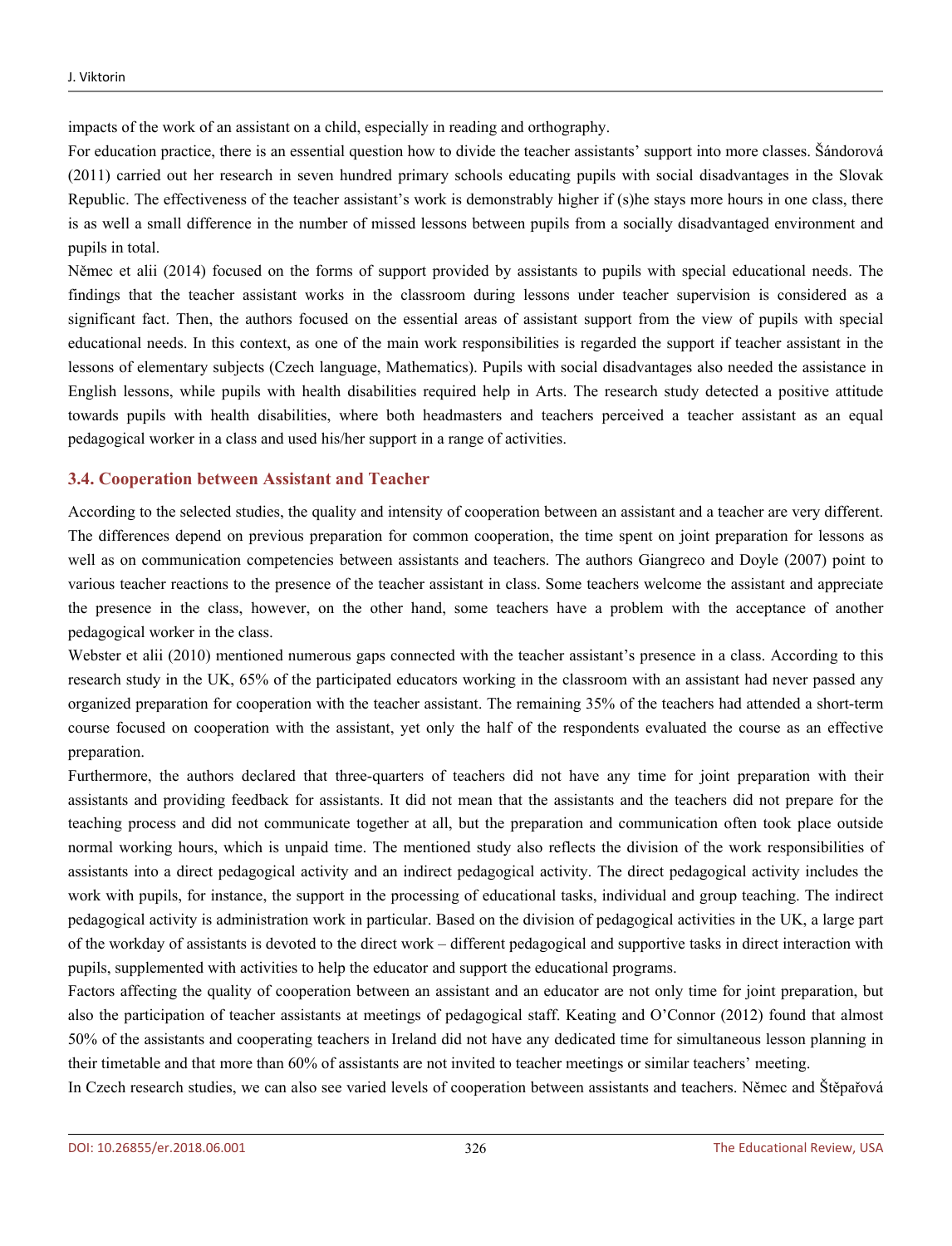(2008) discussed that the assistants' presence at their staff meetings often emphasized good experience with cooperation with educators. Assistants also mentioned the fact that if a teacher assistant fulfils his/her position in a class, he can become a social model for pupils. It is desirable for assistants to devote more attention to pupils in their free time and to support them even if they are at risk of various social pathological phenomena. Consequently, the authors compared many job descriptions related to teacher assistant positions. In all official job descriptions written by school headmasters, professional expectations of the school management were broad ranging from pedagogical-psychological works to a technical nature.

Bartoňová and Pipeková (2008) were interested in the cooperation between educators and assistants in the Czech Republic as well. Regarding the research results, the communication with other pedagogical workers is the most problematic area in the practice of assistants. Nearly 40% of the assistants also claimed that educators did not respect them in classes.

The newest Kratochvílová's research study (2013) demonstrates that due to the increasing number of pupils in need of assistance, educators are more aware of the necessary position of a teacher assistant in each class. They admit that they are gradually learning the reciprocal cooperation, but they have defined roles in the class today. Educators nowadays appreciate their assistants because they give them feedback on their teaching and require the teachers to stimulate active participation of all pupils in the process of learning, not just pupils with special educational needs. The study provides an interesting insight into headmasters' experience. They present their opinions on the length of interaction between assistants and teachers. If a teacher and an assistant are a well-balanced team, it is advisable to support their cooperation for more than a year to improve and deepen it.

#### **4. Conclusion**

The appropriate level of completed education is one of the most important preconditions for the effective performance of teacher assistants' work. In the case of assistance in a group of pupils with health disabilities, the emphasis is on the higher education of teachers. The level of education of assistants working in classes with pupils with social disadvantages is not a preferred condition (Bartoňová & Pipeková, 2008; Devecchi et al., 2012; Drotárová, 2006; Giangreco & Doyle, 2007; Giangreco, 2010).

The authors define an adequate level of education and knowledge, empathy, tolerance and positive and open attitude towards pupils as the most important preconditions for the work of a teacher assistant. It is necessary to mention that attention is also focused on the preferred characteristics of assistants according to the nature of pupils' special educational needs. If assistants work with pupils with health disabilities, these assistants are expected to have an appropriate education for this work. Nevertheless, in the case of assistants working with pupils with social disadvantages, there is preferred a good relationship between assistants and pupils and the assistant's level of education is secondary. The preferred abilities, character traits and skills of a teacher assistant depends on the needs of pupils and teachers. Last but not least, it is supposed that there is a balance between the level of completed education and the character traits of assistants (Drotárová, 2006; Groom & Rose, 2005; Němec, Šimáčková-Laurenčíková & Hájková, 2014; Uzlová, 2010).

Teacher assistants may contribute to the development of independence of pupils with special educational needs, the assistants' work does not ease the process of learning and assistants do not perform activities instead of pupils, they encourage pupils to work independently. However, the research studies have registered that teacher assistants' support cause social isolation of pupils with special educational needs. Assistants working with pupils with social disadvantages follow the concept of teacher assistants' activities, they deal with a number of different pupils and provide indirect support in the process of education. On the contrary, assistants working with pupils with health disabilities aim all their activities at a direct support of pupils with health disabilities. These assistants often overtake the role of primary educators of pupils with health disabilities (Abbott et al., 2011; Balshaw, 2010; Egilson & Traustadottir, 2009; Němec et al., 2014; Symes & Humphrey, 2011, 2012; Šándorová, 2011;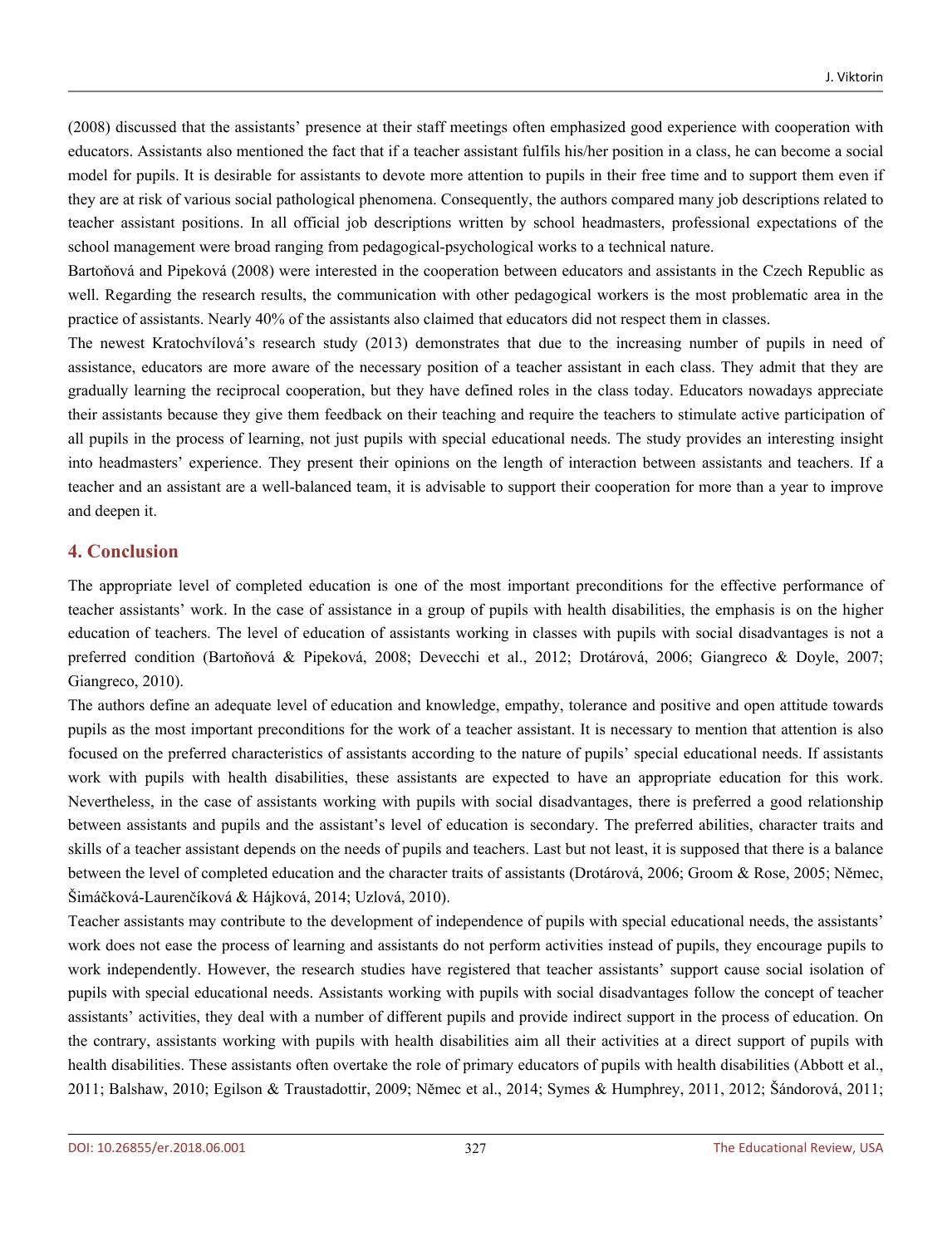Webster et al., 2005).

The level of cooperation between teacher assistants and teachers has had a positive value, but at the same time, teachers have complained about the time pressure and workload of assistants and as well about their inappropriate education. Teachers and assistants have mentioned difficulties at the beginning of cooperation associated with a lack of teachers' experience in the environment of secondary schools and insufficient communication between teachers and assistants (Bartoňová & Pipeková, 2008; Giangreco & Doyle, 2007; Keating & O'Connor, 2012; Kratochvílová, 2013; Němec & Štěpařová, 2008; Webster et al., 2010).

From these conclusions, it is evident that the effective and optimal involvement of a teacher's assistant in education in mainstream schools is often a very difficult process. The first criterion for selecting a teacher assistant is based on valid legislation. However, this criterion is not sufficient for the effective work of a teacher's assistant. Therefore, it is necessary to select a suitable worker as a teacher assistant according to a personal consultation and appropriate professional profile, to clearly formulate the content of his/her work, to identify the forms of support for pupils with special educational needs and to ensure an optimal level of cooperation between the teacher assistant and the teacher.

### **References**

Abbott, L., McConkey, R., & Dobbins, M. (2011). Key Players in Inclusion: Are We Meeting the Professional Needs of Learning Support Assistants for Pupils with Complex Needs? *European Journal of Special Needs Education*, 26(2), 215-231.

Balshaw, M. (2010). Looking for Some Different Answers about Teaching Assistants*. European Journal of Special Needs Education*, 25(4), 337-338.

Bartoňová, M., & Pipeková, J. (2008). Asistent pedagoga v přípravné třídě základní školy. In M. Bartoňová & M. Vítková et al., *Vzdělávání žáků se speciálními vzdělávacími potřebami II* (s. 229-244). Brno: Paido.

Booth, T., & Ainscow, M. (2007). *Ukazatel inkluze: rozvoj učení a zapojení ve školách.* Praha: Rytmus.

Devecchi, C., Dettori, F., Doveston, M., Sedgwick, P., & Jament, J. (2012). Inclusive Classrooms in Italy and England: The Role of Support Teachers and Teaching Assistants. *European Journal of Special Needs Education, 27*(2), 171-184.

Drotárová, L. (2006). *Asistent pedagoga - stav v ČR 2006.* Praha: IPPP, 2006.

Egilson, S. T., & Traustadottir, R. (2009). Assistance to Pupils with Physical Disabilities in Regular Schools: Promoting Inclusion or Creating Dependency? *European Journal of Special Needs Education*, 24(1), 21-36.

Giangreco, M. F. (2010). Utilization of Teacher Assistants in Inclusive Schools: Is It the Kind of Help that Helping Is All About? *European Journal of Special Needs Education*, 25(4), 341-345.

Giangreco, M. F., & Doyle, M. B. (2007). Teacher Assistants in Inclusive Schools. In L. Florian (Ed.), *The SAGE Handbook of Special Education* (p. 429-439). London: Sage.

Groom, B., & Rose, R. (2005). Supporting the Inclusion of Pupils with Social, Emotional and Behavioural Difficulties in the Primary School: The Role of Teaching Assistants. *Journal of Research in Special Educational Needs*, 5(1), 20-30.

Hájková, V., & Strnadová, I. (2010). *Inkluzivní vzdělávání: teorie a praxe.* Praha: Grada.

Keating, S., & O'Connor, U. (2012). The Shifting Role of the Special Needs Assistant in Irish Classrooms: A Time for Change? *European Journal of Special Needs Education*, 27(4), 533-544.

Kratochvílová, J. (2013). *Inkluzivní vzdělávání v české primární škole: teorie, praxe, výzkum.* Brno: Masarykova univerzita.

MEYS CR. (2016). Decree No. 27/2016 Coll., on the Education of Pupils with Special Educational Needs and of Gifted Pupils. Retrieved from http://www.zakonyprolidi.cz/cs/2016-27

Morávková Vejrochová, M., Gardošová, J., Korandová, V., Koutská, M., Kulštrunková, J., Kusá, O., Luhanová, A., Michalík, J., Němec, Z., Obrovská, L., Soudná, K., & Tlapáková, I. (2015). *Standard práce asistenta pedagoga.* Olomouc: Univerzita Palackého.

Němec, J., & Štěpařová, E. (2008). Edukace sociálně znevýhodněných žáků z pohledu asistentů pedagoga brněnských základních škol. In M. Bartoňová & M. Vítková et al., *Vzdělávání žáků se speciálními vzdělávacími potřebami II* (s. 245-262). Brno: Paido.

Němec, Z., Šimáčková-Laurenčíková, K., Georgieva, R., Horáčková, K., Titěrová, K., Šebová, B., & Čurejová, J. (2014). *Asistence ve vzdělávání žáků se sociálním znevýhodněním.* Praha: Nová škola.

Němec, Z., Šimáčková-Laurenčíková, K., & Hájková, V. (2014). *Asistent pedagoga v inkluzivní škole.* Praha: Univerzita Karlova.

Symes, W., & Humphrey, N. (2011). School Factors that Facilitate or Hinder the Ability of Teaching Assistants to Effectively Support Pupils